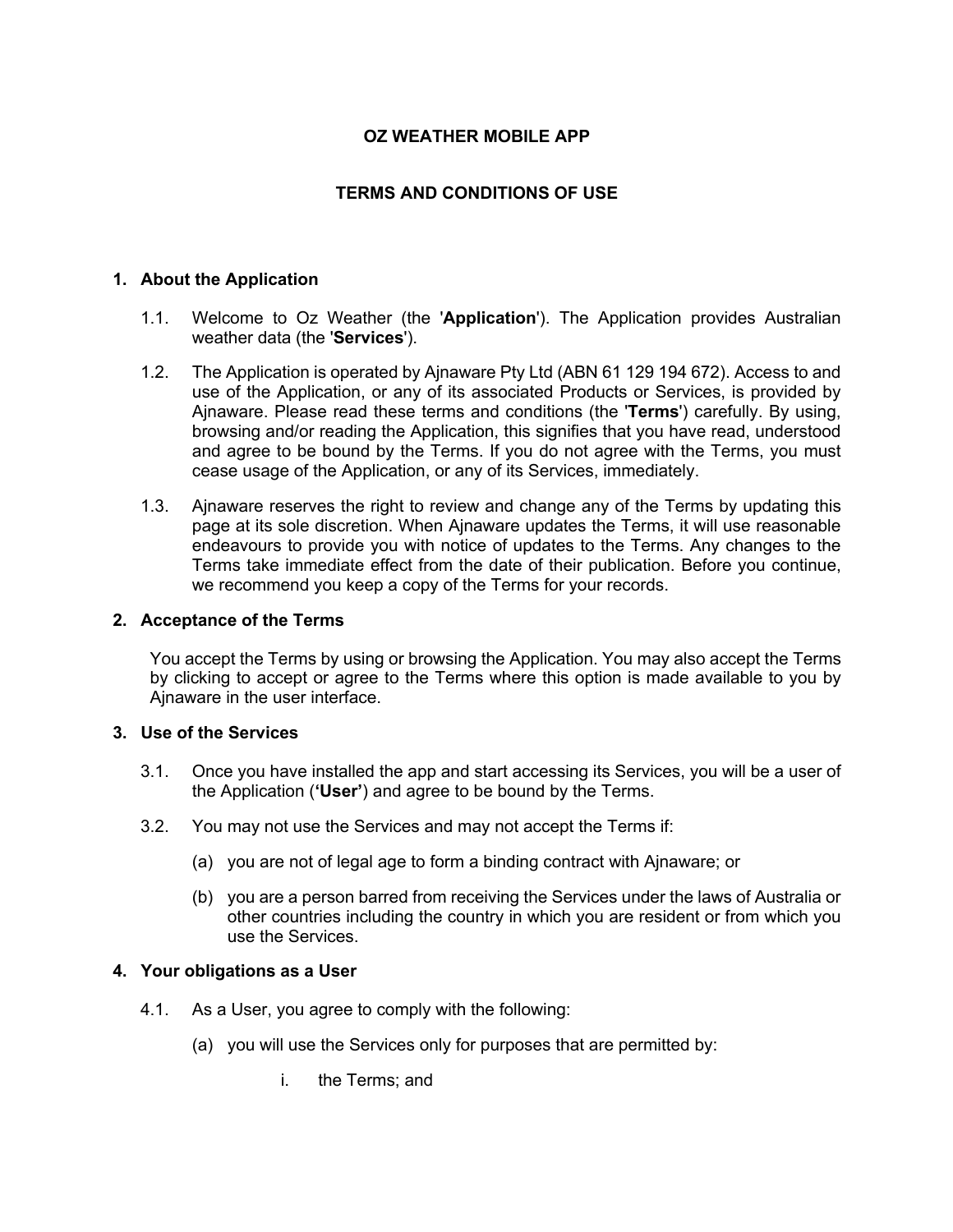- ii. any applicable law, regulation or generally accepted practices or guidelines in the relevant jurisdictions;
- (b) you have the sole responsibility for protecting the confidentiality of your password and/or email address. Use of your password by any other person may result in the immediate cancellation of the Services;
- (c) any use of your registration information by any other person, or third parties, is strictly prohibited. You agree to immediately notify Ajnaware of any unauthorised use of your password or email address or any breach of security of which you have become aware;
- (d) access and use of the Application is limited, non-transferable and allows for the sole use of the Application by you for the purposes of Ajnaware providing the Services;
- (e) you will not use the Services or the Application in connection with any commercial endeavours except those that are specifically endorsed or approved by the management of Ajnaware;
- (f) you will not use the Services or Application for any illegal and/or unauthorised use which includes collecting email addresses of Users by electronic or other means for the purpose of sending unsolicited email or unauthorised framing of or linking to the Application;
- (g) you agree that commercial advertisements, affiliate links, and other forms of solicitation may be removed from the Application without notice and may result in termination of the Services. Appropriate legal action will be taken by Ajnaware for any illegal or unauthorised use of the Application; and
- (h) you acknowledge and agree that any automated use of the Application or its Services is prohibited.

# **5. Payment**

- 5.1. Where the option is given to you, you may make payment for the Premium Services (the '**Services Fee**') by way of:
	- (a) App Store Purchase (' **App Store Purchase** ')
- 5.2. All payments made in the course of your use of the Services are made using Apple App Store. In using the Application, the Services or when making any payment in relation to your use of the Services, you warrant that you have read, understood and agree to be bound by the Apple App Store terms and conditions which are available on their Application.
- 5.3. You acknowledge and agree that where a request for the payment of the Services Fee is returned or denied, for whatever reason, by your financial institution or is unpaid by you for any other reason, then you are liable for any costs, including banking fees and charges, associated with the Services Fee.
- 5.4. You agree and acknowledge that Ajnaware can vary the Services Fee at any time, except where forbidden by Apple's terms and conditions.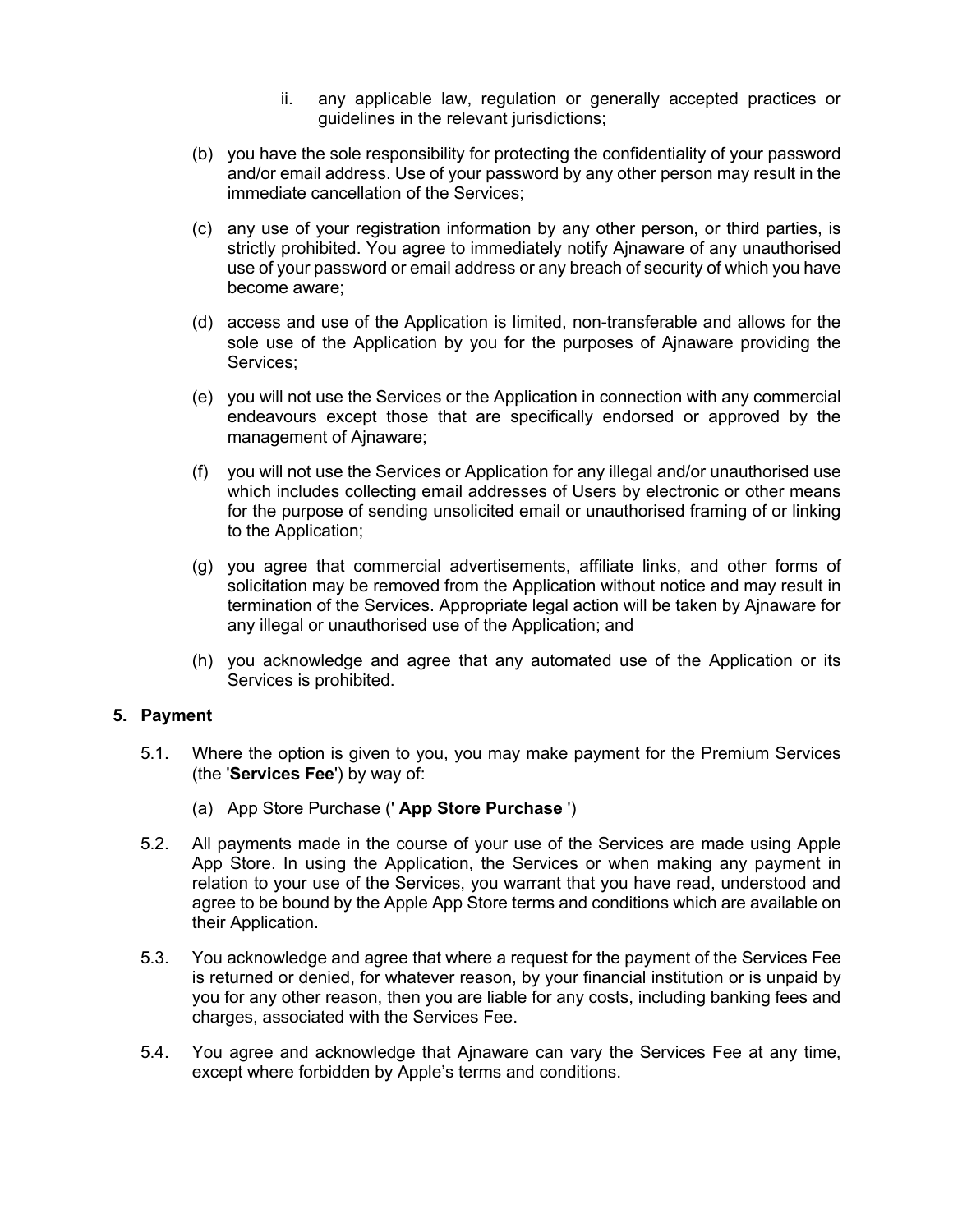# **6. Copyright and Intellectual Property**

- 6.1. The Application, the Services and all of the related products of Ajnaware are subject to copyright. The material on the Application is protected by copyright under the laws of Australia and through international treaties. Unless otherwise indicated, all rights (including copyright) in the Services and compilation of the Application (including but not limited to text, graphics, logos, button icons, video images, audio clips, Application, code, scripts, design elements and interactive features) or the Services are owned or controlled for these purposes, and are reserved by Ajnaware or its contributors.
- 6.2. All trademarks, service marks and trade names are owned, registered and/or licensed by Ajnaware, who grants to you a worldwide, non-exclusive, royalty-free, revocable license whilst you are a User to:
	- (a) use the Application pursuant to the Terms;
	- (b) copy and store the Application and the material contained in the Application in your device's cache memory; and
	- (c) print pages from the Application for your own personal and non-commercial use.

Ajnaware does not grant you any other rights whatsoever in relation to the Application or the Services. All other rights are expressly reserved by Ajnaware.

- 6.3. Ajnaware retains all rights, title and interest in and to the Application and all related Services. Nothing you do on or in relation to the Application will transfer any:
	- (a) business name, trading name, domain name, trade mark, industrial design, patent, registered design or copyright, or
	- (b) a right to use or exploit a business name, trading name, domain name, trade mark or industrial design, or
	- (c) a thing, system or process that is the subject of a patent, registered design or copyright (or an adaptation or modification of such a thing, system or process),

to you.

6.4. You may not, without the prior written permission of Ajnaware and the permission of any other relevant rights owners: broadcast, republish, up-load to a third party, transmit, post, distribute, show or play in public, adapt or change in any way the Services or third party Services for any purpose, unless otherwise provided by these Terms. This prohibition does not extend to materials on the Application, which are freely available for re-use or are in the public domain.

# **7. Privacy**

Ajnaware takes your privacy seriously and any information provided through your use of the Application and/or Services are subject to Ajnaware's Privacy Policy, which is available at www.ozpda.com/ozweather/privacy.html.

# **8. General Disclaimer**

8.1. Nothing in the Terms limits or excludes any guarantees, warranties, representations or conditions implied or imposed by law, including the Australian Consumer Law (or any liability under them) which by law may not be limited or excluded.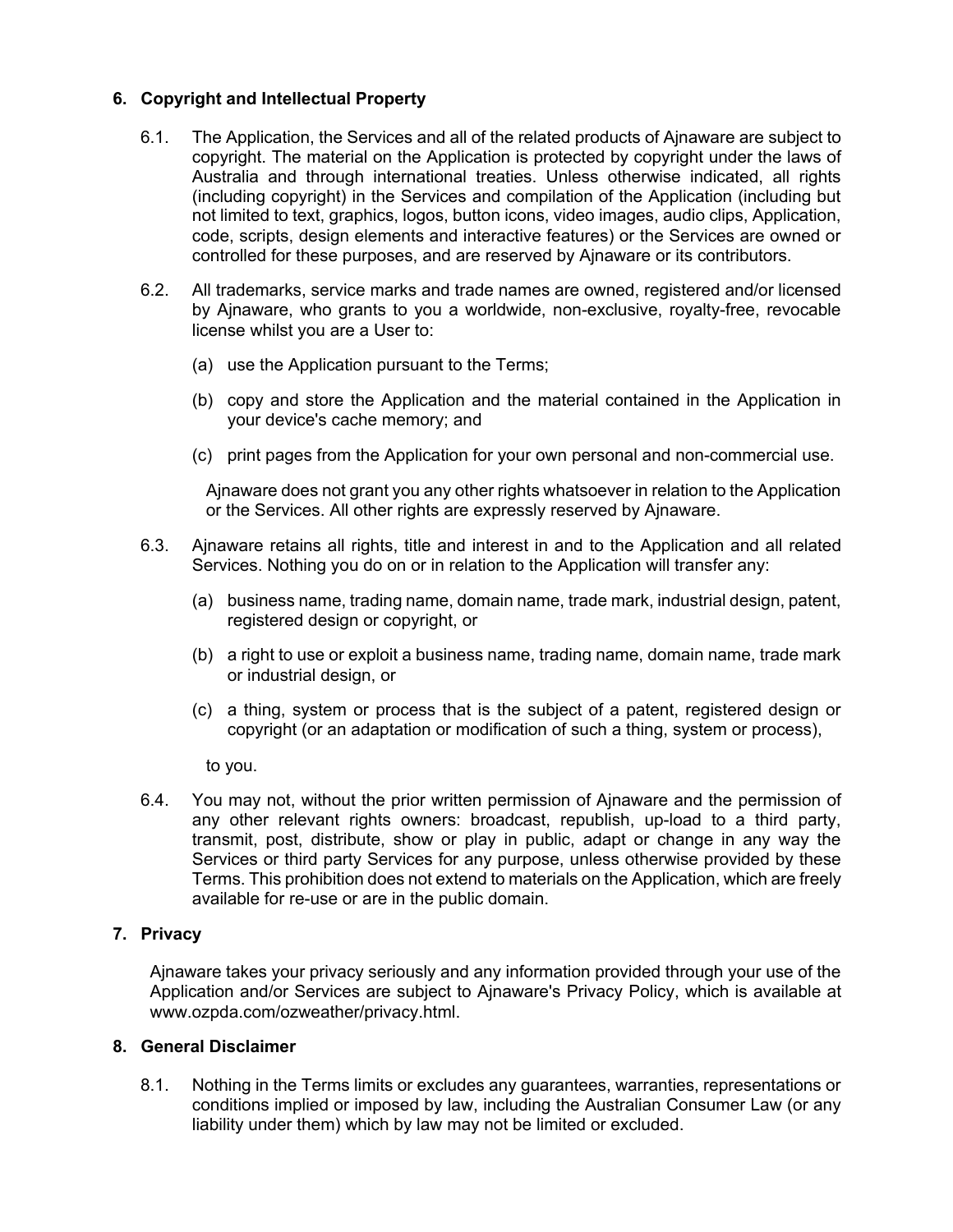- 8.2. Subject to this clause, and to the extent permitted by law:
	- (a) all terms, guarantees, warranties, representations or conditions which are not expressly stated in the Terms are excluded; and
	- (b) Ajnaware will not be liable for any special, indirect or consequential loss or damage (unless such loss or damage is reasonably foreseeable resulting from our failure to meet an applicable Consumer Guarantee), loss of profit or opportunity, or damage to goodwill arising out of or in connection with the Services or these Terms (including as a result of not being able to use the Services or the late supply of the Services), whether at common law, under contract, tort (including negligence), in equity, pursuant to statute or otherwise.
- 8.3. Use of the Application and the Services is at your own risk. Everything on the Application and the Services is provided to you "as is" and "as available" without warranty or condition of any kind. None of the affiliates, directors, officers, employees, agents, contributors and licensors of Ajnaware make any express or implied representation or warranty about the Services or any products or Services (including the products or Services of Ajnaware) referred to on the Application. This includes (but is not restricted to) loss or damage you might suffer as a result of any of the following:
	- (a) failure of performance, error, omission, interruption, deletion, defect, failure to correct defects, delay in operation or transmission, computer virus or other harmful component, loss of data, communication line failure, unlawful third party conduct, or theft, destruction, alteration or unauthorised access to records;
	- (b) the accuracy, suitability or currency of any information on the Application, the Services, or any of its Services related products (including third party material and advertisements on the Application);
	- (c) costs incurred as a result of you using the Application, the Services or any of the products of Ajnaware; and
	- (d) the Services or operation in respect to links which are provided for your convenience.

# **9. Education Services**

- 9.1. By using our services, you agree that Ajnaware is not to be held liable for any decisions you make based on any of our services or guidance and any consequences, as a result, are your own. Under no circumstances can you hold Ajnaware liable for any actions you take nor can you hold us or any of our employees liable for any loss or costs incurred by you as a result of any guidance, advice, coaching, materials or techniques used or provided by Ajnaware.
- 9.2. All our information on both the website and in consultations is intended to assist you and does not in any way, nor is it intended to substitute professional, financial or legal advice. Results are not guaranteed and Ajnaware takes no responsibility for your actions, choices or decisions.

#### **10. Competitors**

If you are in the business of providing similar Services for the purpose of providing them to users for a commercial gain, whether business users or domestic users, then you are a competitor of Ajnaware. Competitors are not permitted to use or access any information or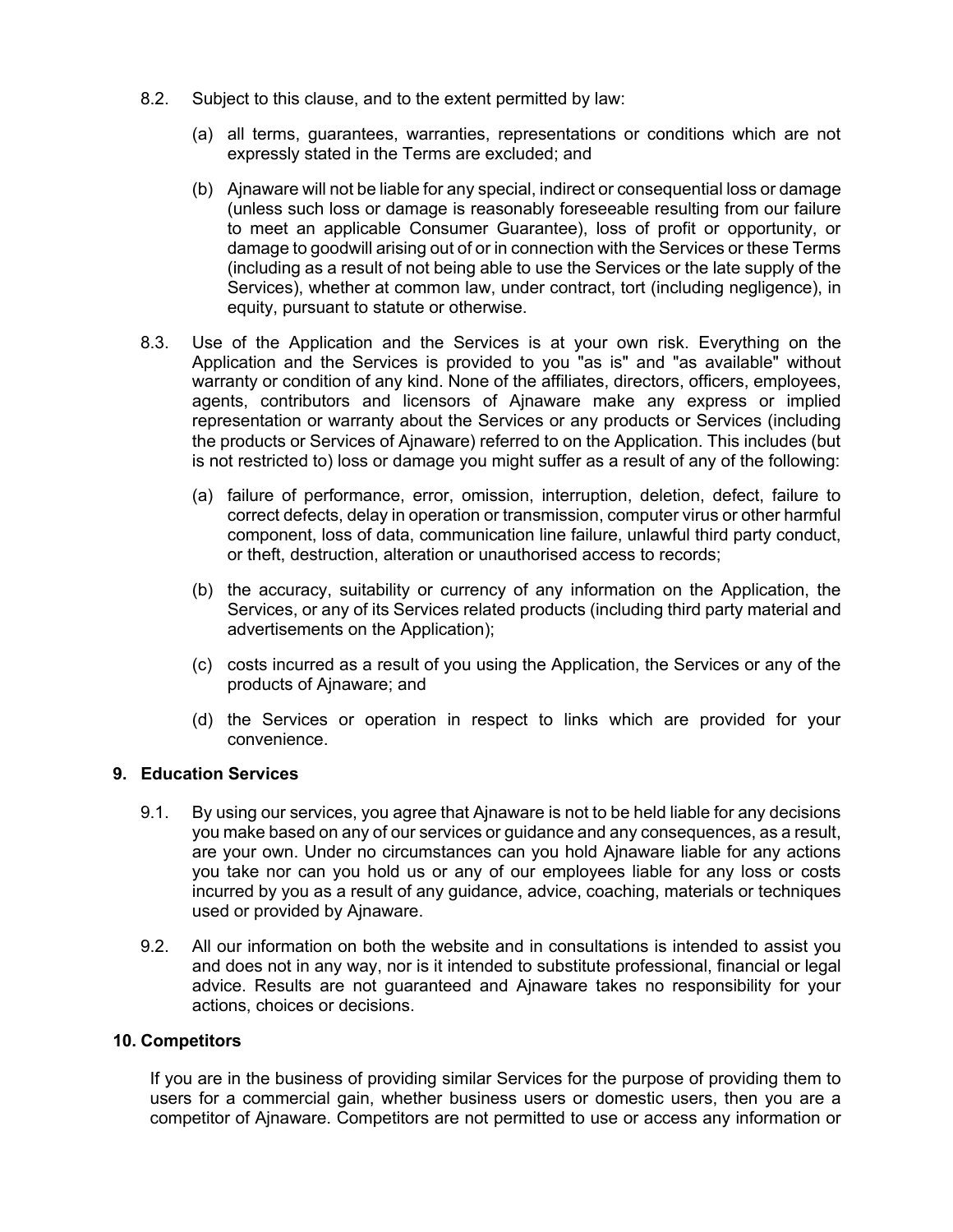content on our Application. If you breach this provision, Ajnaware will hold you fully responsible for any loss that we may sustain and hold you accountable for all profits that you might make from such a breach.

## **11. Limitation of liability**

- 11.1. Ajnaware's total liability arising out of or in connection with the Services or these Terms, however arising, including under contract, tort (including negligence), in equity, under statute or otherwise, will not exceed the resupply of the Services to you.
- 11.2. You expressly understand and agree that Ajnaware, its affiliates, employees, agents, contributors and licensors shall not be liable to you for any direct, indirect, incidental, special consequential or exemplary damages which may be incurred by you, however caused and under any theory of liability. This shall include, but is not limited to, any loss of profit (whether incurred directly or indirectly), any loss of goodwill or business reputation and any other intangible loss.

## **12. Termination of Contract**

- 12.1. The Terms will continue to apply until terminated by either you or by Ajnaware as set out below.
- 12.2. If you want to terminate the Terms, you may do so by:
	- (a) not renewing the Subscription prior to the end of the Subscription Period;

Your notice should be sent, in writing, to Ajnaware via the 'Contact Us' link on our homepage.

- 12.3. Ajnaware may at any time, terminate the Terms with you if:
	- (a) you do not renew the Subscription at the end of the Subscription Period;
	- (b) you have breached any provision of the Terms or intend to breach any provision;
	- (c) Ajnaware is required to do so by law;
	- (d) the provision of the Services to you by Ajnaware is, in the opinion of Ajnaware, no longer commercially viable.
- 12.4. Subject to local applicable laws, Ajnaware reserves the right to suspend or deny, in its sole discretion, your access to all or any portion of the Application or the Services without notice if you breach any provision of the Terms or any applicable law or if your conduct impacts Ajnaware's name or reputation or violates the rights of those of another party.

## **13. Indemnity**

- 13.1. You agree to indemnify Ajnaware, its affiliates, employees, agents, contributors, third party content providers and licensors from and against:
	- (a) all actions, suits, claims, demands, liabilities, costs, expenses, loss and damage (including legal fees on a full indemnity basis) incurred, suffered or arising out of or in connection with Your Content;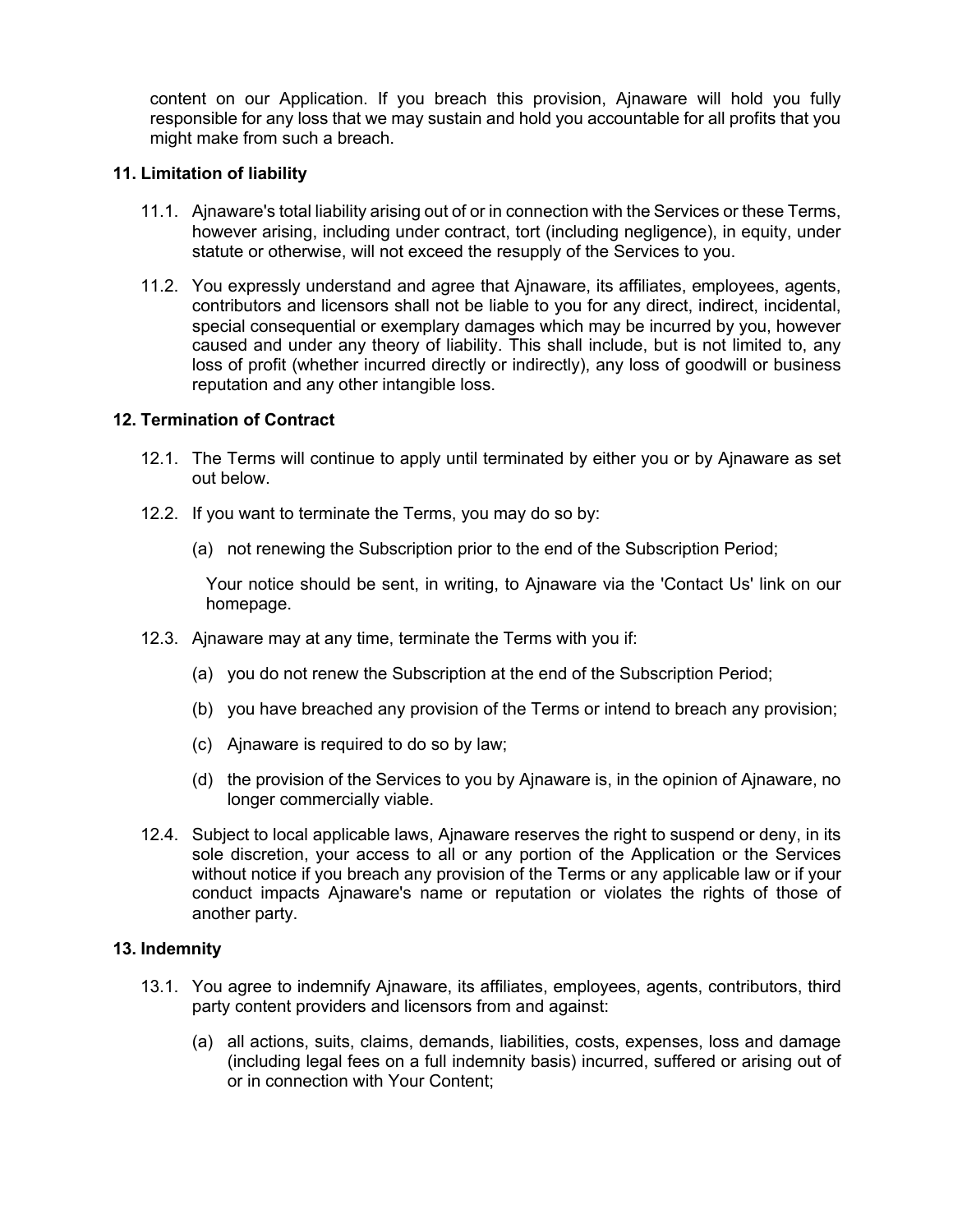- (b) any direct or indirect consequences of you accessing, using or transacting on the Application or attempts to do so; and/or
- (c) any breach of the Terms.

## **14. Dispute Resolution**

14.1. Compulsory:

If a dispute arises out of or relates to the Terms, either party may not commence any Tribunal or Court proceedings in relation to the dispute, unless the following clauses have been complied with (except where urgent interlocutory relief is sought).

14.2. Notice:

A party to the Terms claiming a dispute ('**Dispute**') has arisen under the Terms, must give written notice to the other party detailing the nature of the dispute, the desired outcome and the action required to settle the Dispute.

14.3. Resolution:

On receipt of that notice ('**Notice**') by that other party, the parties to the Terms ('**Parties**') must:

- (a) Within 30 days of the Notice endeavour in good faith to resolve the Dispute expeditiously by negotiation or such other means upon which they may mutually agree;
- (b) If for any reason whatsoever, 30 days after the date of the Notice, the Dispute has not been resolved, the Parties must either agree upon selection of a mediator or request that an appropriate mediator be appointed by the President of the Australian Mediation Association or his or her nominee;
- (c) The Parties are equally liable for the fees and reasonable expenses of a mediator and the cost of the venue of the mediation and without limiting the foregoing undertake to pay any amounts requested by the mediator as a pre-condition to the mediation commencing. The Parties must each pay their own costs associated with the mediation;
- (d) The mediation will be held in Sydney, New South Wales, Australia.
- 14.4. Confidential

All communications concerning negotiations made by the Parties arising out of and in connection with this dispute resolution clause are confidential and to the extent possible, must be treated as "without prejudice" negotiations for the purpose of applicable laws of evidence.

14.5. Termination of Mediation:

If 30 days have elapsed after the start of a mediation of the Dispute and the Dispute has not been resolved, either Party may ask the mediator to terminate the mediation and the mediator must do so.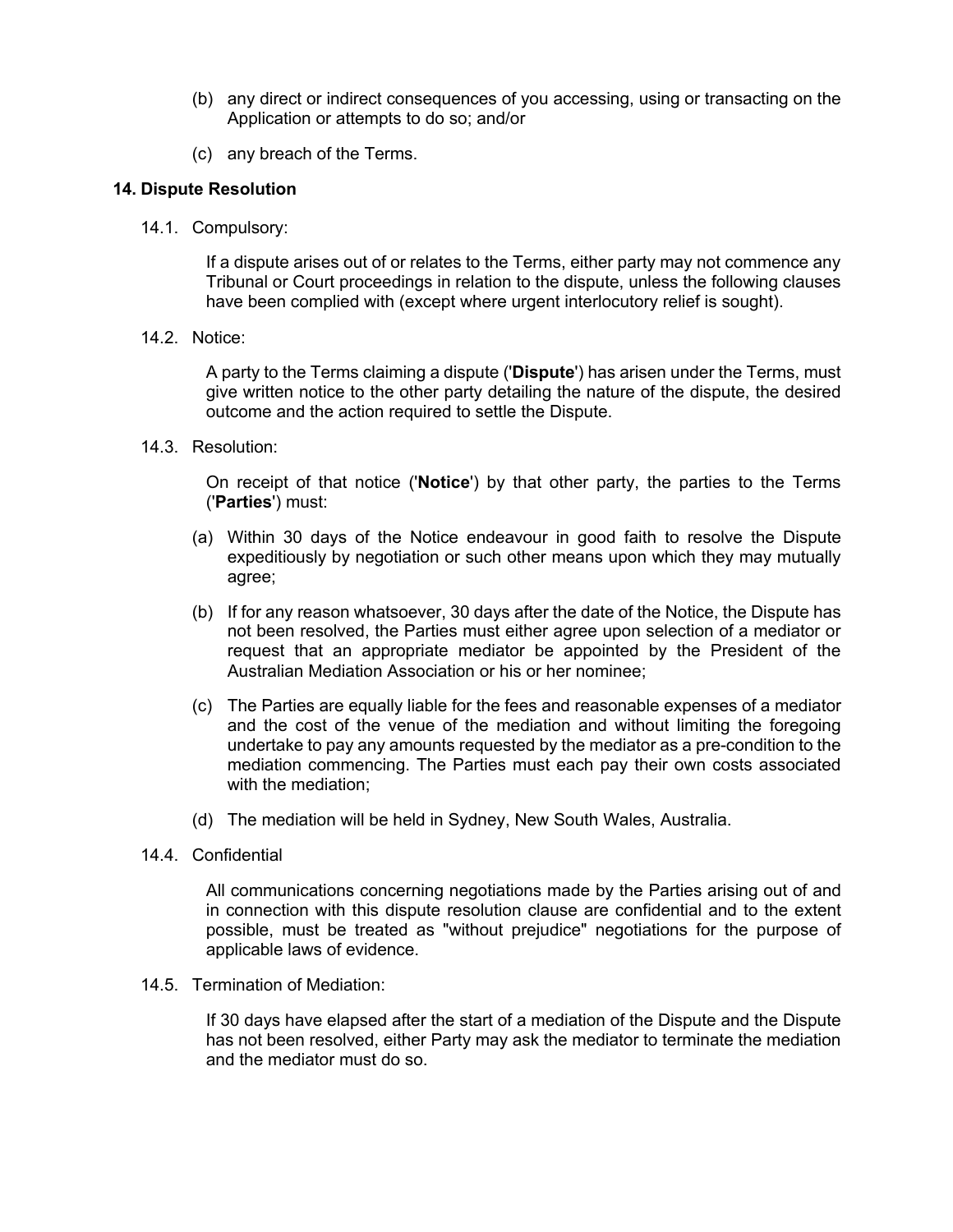## **15. Venue and Jurisdiction**

The Services offered by Ajnaware is intended to be viewed by residents of Australia. In the event of any dispute arising out of or in relation to the Application, you agree that the exclusive venue for resolving any dispute shall be in the courts of New South Wales, Australia.

#### **16. Governing Law**

The Terms are governed by the laws of New South Wales, Australia. Any dispute, controversy, proceeding or claim of whatever nature arising out of or in any way relating to the Terms and the rights created hereby shall be governed, interpreted and construed by, under and pursuant to the laws of New South Wales, Australia, without reference to conflict of law principles, notwithstanding mandatory rules. The validity of this governing law clause is not contested. The Terms shall be binding to the benefit of the parties hereto and their successors and assigns.

#### **17. Independent Legal Advice**

Both parties confirm and declare that the provisions of the Terms are fair and reasonable and both parties having taken the opportunity to obtain independent legal advice and declare the Terms are not against public policy on the grounds of inequality or bargaining power or general grounds of restraint of trade.

## **18. Severance**

If any part of these Terms is found to be void or unenforceable by a Court of competent jurisdiction, that part shall be severed and the rest of the Terms shall remain in force.